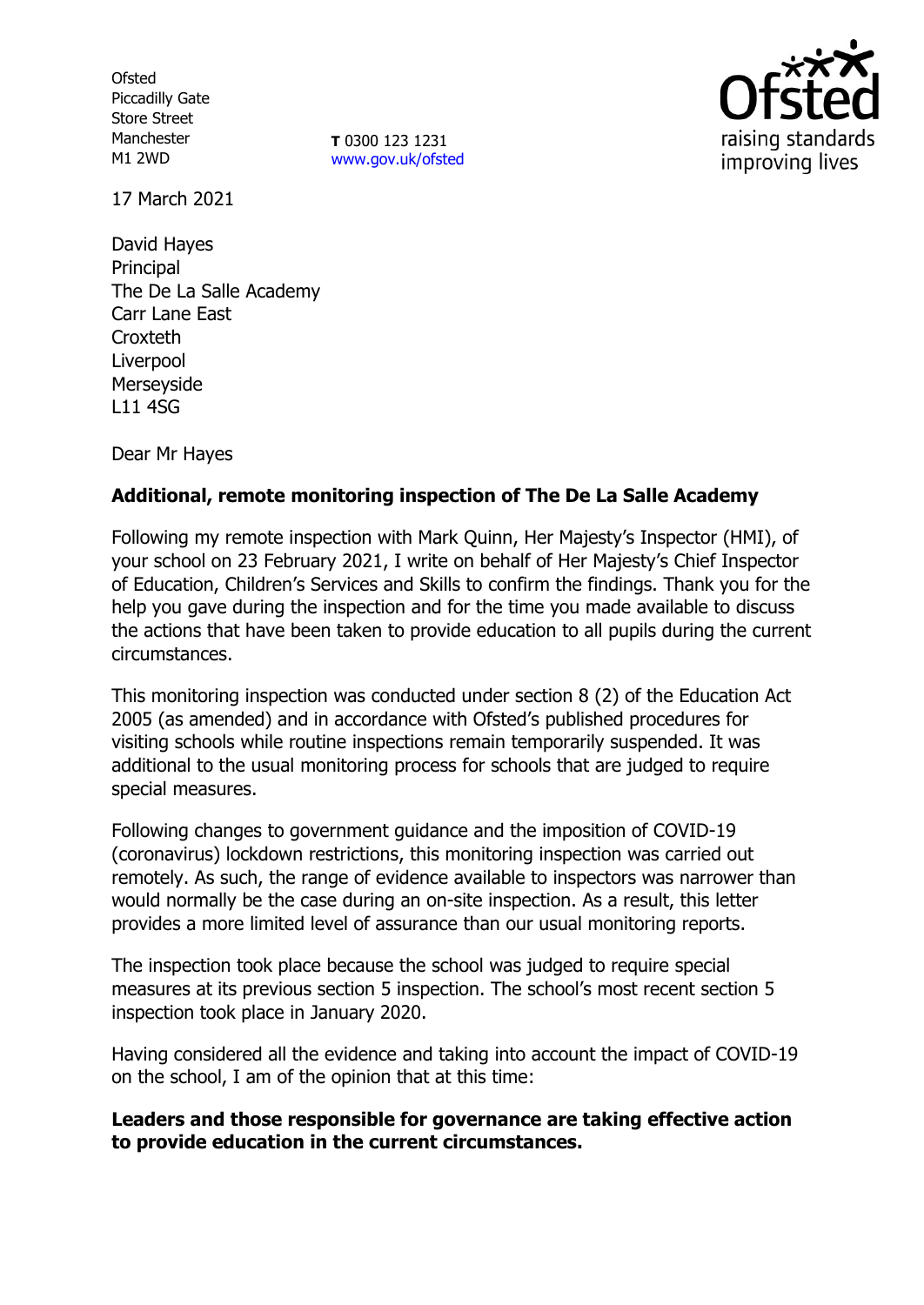

Leaders and those responsible for governance should take further action to:

- $\blacksquare$  embed and refine their systems for assessing pupils and monitoring their engagement while learning remotely
- make sure that all pupils with gaps in their phonic knowledge continue to access appropriate support during any periods of remote learning.

#### **Context**

- Since the last inspection, a number of staff have been promoted within the school. For example, one member of staff has joined the senior leadership team. You start a new job leading a different school after Easter 2021. At the moment, you are dividing your time between both schools. The head of school has recently become the acting principal.
- In the autumn term 2020, just over two fifths of pupils were educated at home for a short period. Pupils in Year 11 were educated at home for the longest time.
- $\blacksquare$  At the time of the inspection, a small proportion of pupils were being educated on the school site. This included one half of vulnerable pupils and one quarter of pupils with an education, health and care plan.

## **Main findings**

- You have continued to focus on developing the school's curriculum. Subject leaders have developed their curriculums so that they link more closely to pupils' learning at primary school and further learning they may undertake once they leave the school. Despite this, subject curriculums are at different stages of development. Some subject leaders have thought deeply about the important knowledge they want pupils to learn, whereas others have not. You feel that recent disruption to education has impeded your efforts to improve the curriculum further. This is because you have found it difficult to evaluate what difference new curriculums are making to pupils' learning.
- Your actions during the pandemic have ensured that pupils can access an education. Where possible, pupils are still learning the usual curriculum. Pupils continue to study the full range of subjects. Often, teachers have gone to great lengths to maintain continuity. For example, pupils have the resources they need to continue to study the usual curriculum in art and design while learning at home.
- You have made significant improvements to the school's information technology systems during the current school year. This has enabled pupils learning at home to take part in three live lessons each day. Pupils are also expected to complete additional independent work. Teachers deliver the curriculum in a way that resembles classroom practice as closely as possible.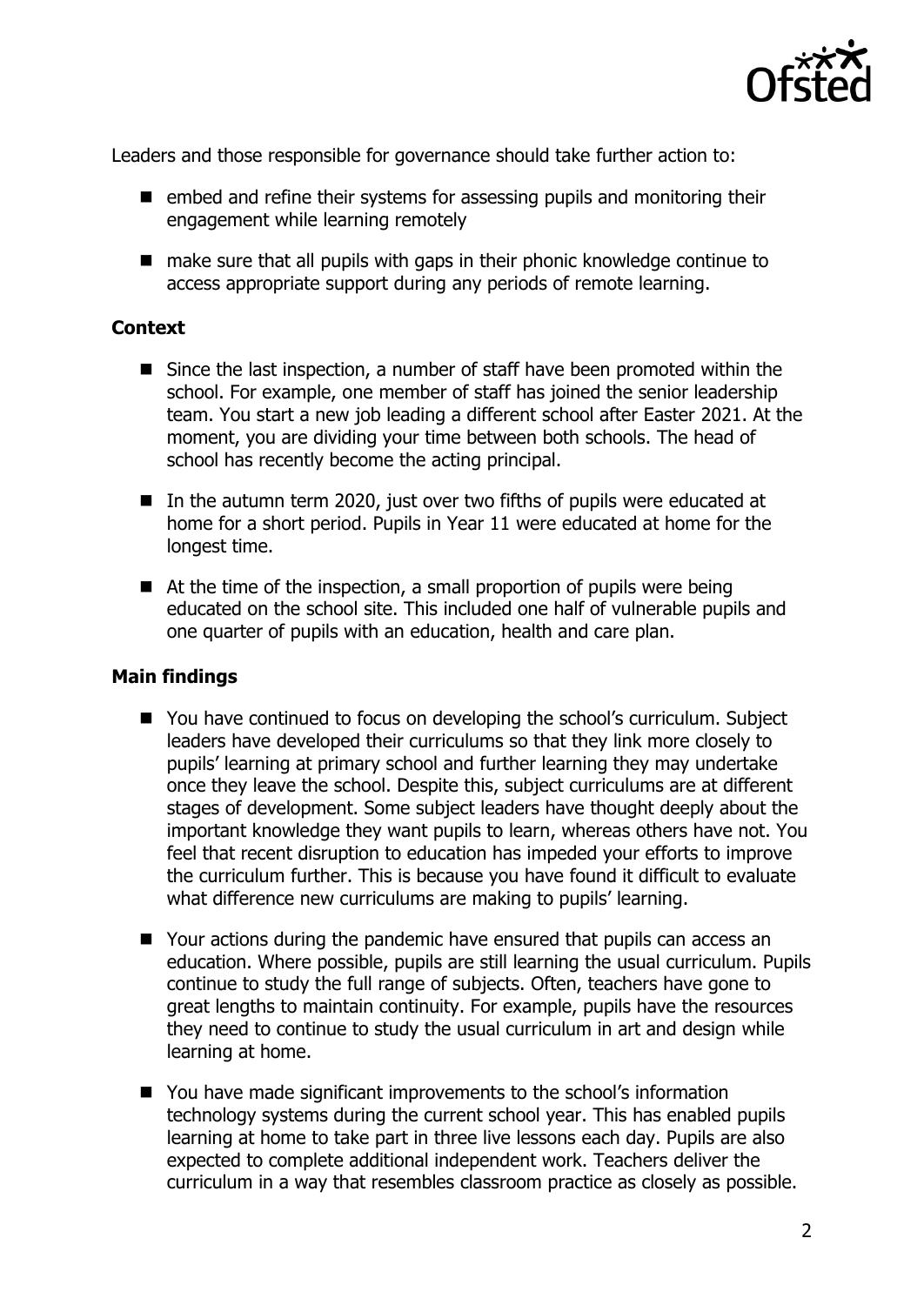

This approach provides continuity in pupils' learning. Pupils educated on the school site access the same live lessons as those who learn remotely.

- Teachers have been trialling several ways to assess pupils' learning when pupils work remotely. For example, pupils have recently completed formal assessments. Leaders understand the limitations in their current systems, such as the difficulty of recreating test conditions at home. They plan to develop these systems further.
- Teachers continue to deliver the usual curriculum to pupils in Year 11. Teachers are giving these pupils additional opportunities to demonstrate their attainment. Pupils in Year 11 have taken part in an extra lesson each day since September 2020. This has continued during the current circumstances. These extra lessons provide additional support during pupils' last year at the school.
- Leaders have recently improved their systems for monitoring pupils' attendance and engagement while they learn remotely. This has enabled them to improve the way that they support pupils who have poor attendance or who struggle to engage consistently with their learning. Despite this, these systems are new. There is still a small but significant number of pupils who refuse to engage with education at the present time.
- $\blacksquare$  Leaders have prioritised improving the support for pupils with special educational needs and/or disabilities. All staff have received training on how to meet the needs of these pupils as part of normal classroom teaching. Teachers are using this learning to help them meet the needs of these pupils when they learn remotely. For example, teachers break activities down into small, manageable steps. They also provide clear explanations and demonstrations. This is helping to ensure that leaders maintain their focus on improving education for this group of pupils.
- Leaders have systems in place to support the weakest readers, including pupils with gaps in their phonic knowledge. Many of these systems rely on online programmes that pupils can access as they learn remotely. Despite this, leaders have not done enough to ensure that these pupils continue to take advantage of the support that they need to become fluent readers.
- Governors have increased their support for the school during the pandemic. They have overseen leaders' actions to provide education in the current circumstances. They have also made sure that leaders continue to focus on developing the curriculum. To this end, governors now link to different subjects. This is enabling them to hold subject leaders to account for the quality of their work.
- Leaders have managed to acquire support from different sources. This has helped them to develop some subject curriculums, such as in English.